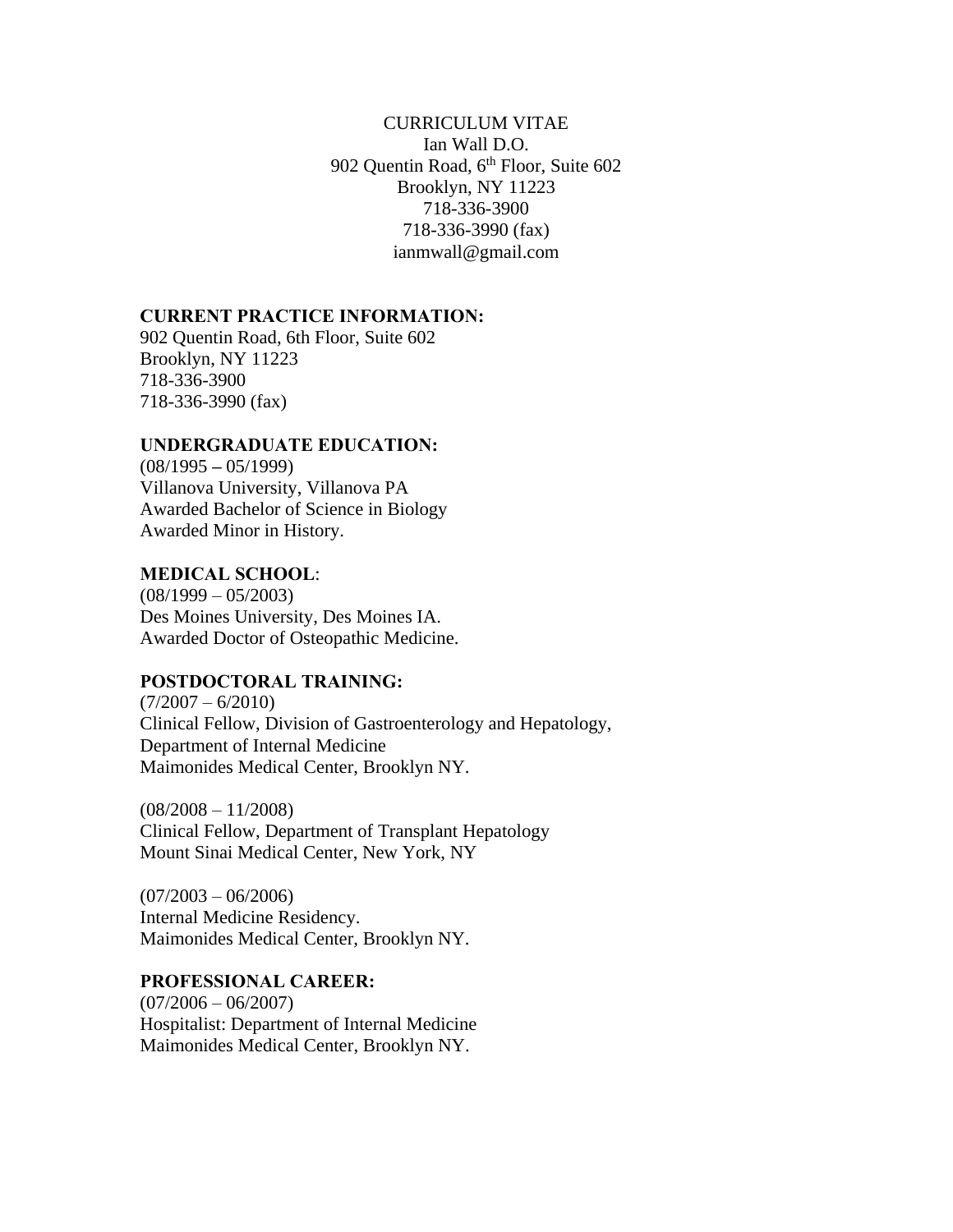### **LICENSURE:**

New York State Medical License: 240806. Diplomat, American Board of Internal Medicine, 2006-2016.

# **EXAMS:**

ABIM Gastroenterology Board Certified: 2010-2020

# **CERTIFICATIONS**:

Advanced Endoscopy Therapeutic ERCP and EUS

## **AWARDS/ACHIEVEMENTS**:

- (1998) Deans List for fall and spring semesters at Villanova University
- (1998) Awarded National Social Sciences Award
- (2000) Awarded a citation for Exceptional Service (Lab Instructor) Des Moines University.
- (2004) Intern of the month at Maimonides Medical Center
- (2007) Nursing Partnership Award. Maimonides Medical Center.
- (2008) NYSGE Fellow's Jeopardy co-winner.
- (2009) Fellowship To Leadership Award; An unrestricted educational travel grant from Salix pharmaceuticals.
- (2010) Chief Gastroenterology Fellow Maimonides Medical Center.

# **BOOKS/CHAPTERS:**

Wall, Ian. (2010) "Curbside Consultation of the Pancreas: 49 Clinical Questions." Thorofare, NJ: Slack Incorporated. The chapter entitled "When should a Pancreatic Duct stent be used?"

# **PEER REVIEWED JOURNAL ARTICLES:**

1.**Wall I,** Badalov N, Baradarian R, Iswara K, Li JJ, Tenner S. **Decreased mortality in acute pancreatitis related to early aggressive hydration**. *Pancreas* 2011 May; 40(4): 547-50.

2. **Wall I**, Badalov N, Bernstein M. **The Importance of Unfettered Gastric Motility.**  *Gastroenterology* 2010 Jan;138(1):e7-8. Epub 2009 Nov 21.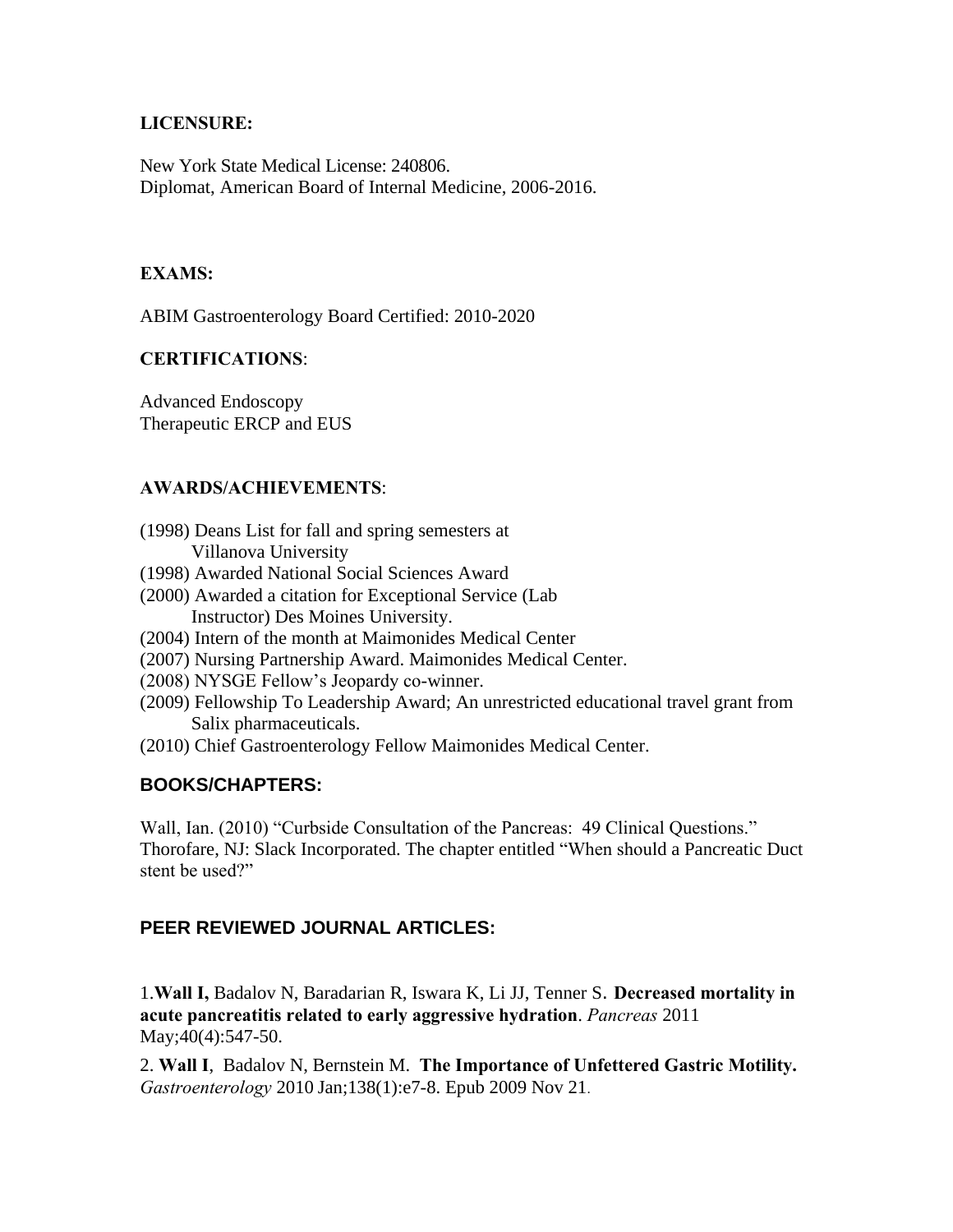3. Nison Badalov MD, Ava Anklesaria MD, Anita Torok MD, **Ian Wall DO**, Jack Braha DO, Jianjun Li MD, FACG, Kadirawel Iswara MD, FACG, Scott Tenner MD, MPH, FACG. **Fasciola Hepatica Causing Acute Pancreatitis Complicated by Biliary Sepsis.** *Gastrointestinal Endoscopy*. 2009 Aug;70(2):386-73.

4. **Wall I**, Baradarian R, Tangorra M, Badalov N, Iswara K, Li J, Tenner S. **Spontaneous perforation of the duodenum by a migrated ureteral stent**. *Gastrointestinal Endoscopy* 2008 ;68(6):1236-8.

5. **Wall I**, Shah T, Tangorra M, Li JJ, Tenner S. **Giant Heterotopic Pancreas Presenting With Massive Upper Gastrointestinal Bleeding**. *Digestive Diseases and Sciences,* 2007;52: 956-959.

6. **Wall I**, Li J. **Fellow's corner: A case for you to solve**. *Practical Gastroenterology*, 2006;29: 74,80.

## **NATIONAL SOCIETAL MEETINGS PODIUM PRESENTATIONS**:

7. **Ian Wall DO**, Nison Badalov MD, Jack Braha DO, Peretz Lock DO, Darshan J. Patel MD, Robin Baradarian MD, Kadirawel Iswara MD, JianJun Li MD, Scott M. TennerMD. **Decreased mortality in Acute Pancreatitis Related to Early Aggressive Hydration.**  *Gastroenterology*, Volume 136, Issue 5, Supplement 1, May 2009, Pages A-75 **Oral Podium Presentation DDW 2009, Chicago, IL.** 

8. Nison Badalov MD, **Ian Wall DO**, Jack Braha DO, Robin Baradarian MD, Jai Mirchandani MD, Kadirawel Iswara MD, , Jianjun Li MD, , Michael Kantrowitz DO, Scott Tenner MD, MPH. **Potential Savings for Federal Funding of a Colorectal Cancer Screening Program in Uninsured Patients.** *American Journal of Gastroenterology* 2008; 103: S1 s404. 1033A **President's Plenary Session. Oral Podium Presentation. ACG 2008, Orlando, FL.**

### **RESEARCH/ ABSTRACTS:**

9. **Ian Wall DO**, Konstantin Vaisman MD, Nison Badalov MD, Jack Braha MD , Jian Jun Li MD, Scott Tenner MD. **Trypsinogen Activation Peptide (TAP) Predicts the Development of Pulmonary Insufficiency in Patients with Interstitial Pancreatitis** *Gastroenterology*, Volume 134, Issue 4, Supplement 1, April 2008, Pages A-374

10. **Ian Wall DO**, Nison Badalov MD, Jack Braha DO, Konstantin Vaizman MD, Anita Torok MD, Peretz Lock DO, Jianjun Li MD, FACG, Kadirawel Iswara MD, FACG, Scott Tenner MD, MPH, FACG**. Despite Aggressive Hydration, Hematocrit and Urinary Trypsinogen Activation Peptide (U-TAP) Predict Severity Early in Patients with Acute Pancreatitis**. *American Journal of Gastroenterology* 2008; 103: S1 s74. 191A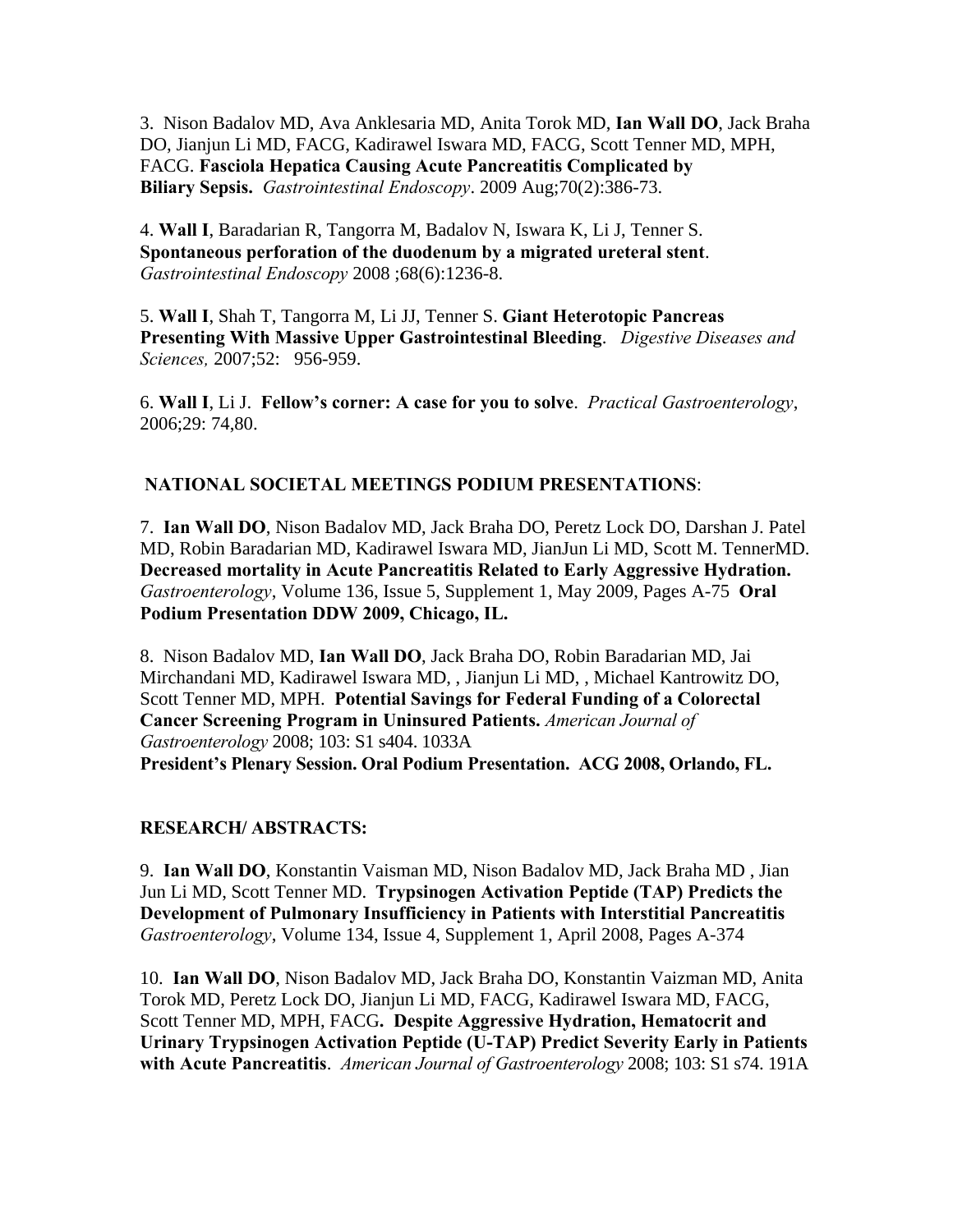11. **Ian Wall DO**, Nison Badalov MD, Jack Braha DO, Konstantin Vaizman MD, Anita Torok MD, Peretz Lock DO, Jianjun Li MD, FACG, Kadirawel Iswara MD, FACG, Scott Tenner MD, MPH, FACG**. Despite Aggressive Hydration, Hematocrit and Urinary Trypsinogen Activation Peptide (U-TAP) Predict Severity Early in Patients with Acute Pancreatitis**. *Pancreas*. 37(4):499-500, November 2008

12. **Ian Wall DO**, Nison Badalov MD, Jack Braha DO, Kadirawel Iswara MD, Jianjun Li MD, Scott Tenner MD, MPH, Michael Bernstein MD. **Hepatocellular Carcinoma in a Previously Non-Cirrhotic Patient with Celiac Disease 26 Months After Successful Eradication of HCV**. *American Journal of Gastroenterology* 2008; 103: S1 s298. 758A

13. **Ian Wall, DO**, Nison Badalov, MD, Neli Farazmand, RPAC, Muhammad Abdullah, MD, Kadirawel Iswara, MD, Jianjun Li, MD, Scott Tenner, MD, MPH, Pratap Gadangi, MD. **Superficial Angiomyxoma Presenting as an Intra-Luminal Rectal Polyp: A Newly Described Type of Colonic Neoplasia.** *American Journal of Gastroenterology* 2008; 103: S1 s302. 768A

14. **Ian Wall, DO**, Nison Badalov, MD, Rabin Rahmani, MD, Jack Braha, DO, Darshan Patel, MD, Robin Baradarian, MD, K. Iswara, MD, JianJun Li, MD, Scott Tenner, MD, MPH, **Why is Obesity an Independent Risk Factor for Severity in Patients with Acute Pancreatitis?** *The American Journal of Gastroenterology* 2009;104:166 s66

15. Nison Badalov MD, **Ian Wall DO**, Jack Braha DO, Konstantin VaizmanMD, Jianjun Li MD, Kadirawel Iswara MD, Scott Tenner, MD, MPH. **Iatrogenic Colon Perforation: To Clip or Not to Clip?** *American Journal of Gastroenterology* 2008; 103: S1 s253. 651A

16. Nison Badalov MD**, Ian Wall DO,** Jack Braha DO, Samantha Tenner MS, Robin Baradarian MD, William Steinberg MD, Scott Tenner MD, MPH**. Alcoholic Acute Pancreatitis or Idiopathic Pancreatitis: An Unclear Distinction** *American Journal of Gastroenterology* 2008; 103: S1; s73, A187.

17. Nison Badalov MD**, Ian Wall DO,** Jack Braha DO, Samantha Tenner MS, Robin Baradarian MD, William Steinberg MD , Scott Tenner MD, MPH**. Alcoholic Acute Pancreatitis or Idiopathic Pancreatitis: An Unclear Distinction** *Pancreas*. 37(4):460-461, November 2008

18. Dharshan Coomaraswamy MD, **Ian Wall DO**, Michael Bernstein MD, Nison Badalov MD, Kadirawel Iswara MD, Jianjun Li MD, Scott Tenner, MD, MPH. **Gastric Siderosis Presenting as a Bleeding Gastric Ulcer with Profound Anemia.** *American Journal of Gastroenterology* 2008; 103: S1 s301. 765A

19. Rabin Rahmani, MD, **Ian Wall, DO**, Nison Badalov, MD, Ava Anklesaria, MD, Na Yang, MD, JianJun Li, MD, Scott Tenner, MD , Francis Steinheber, MD. **Abdominal Aortic Aneurysm as a Cause of Acute Cholangitis.** *The American Journal of Gastroenterology* 2009;104: 631 s235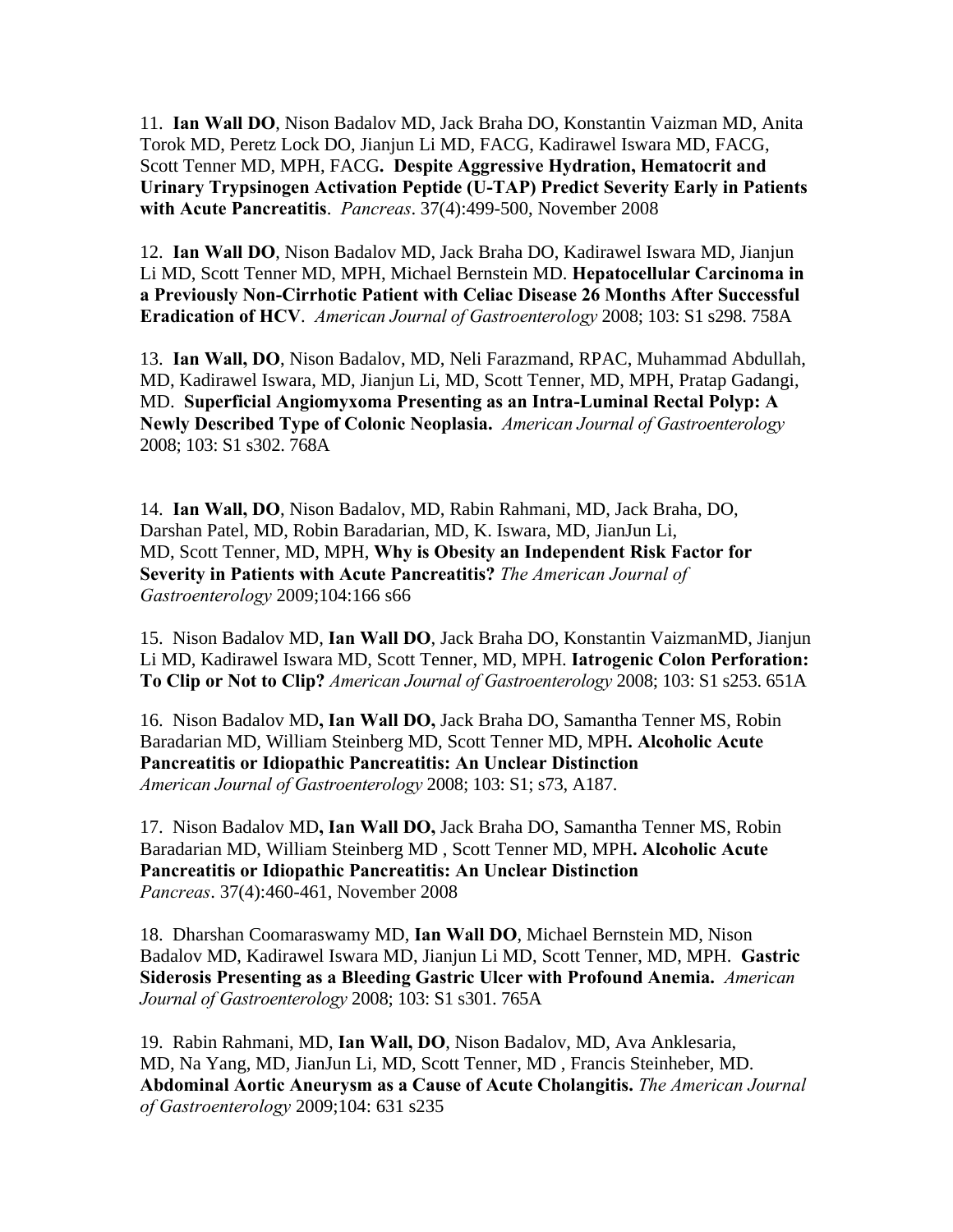20. Ava Ankelsaria MD, Po Chu MD, **Ian Wall DO**, Nison Badalov MD, Kadirawel Iswara MD, Jianjun Li MD, Scott Tenner MD, MPH, FACG. **Gastropexy Wire Impaction Within a Gastrostomy Fistula.** *American Journal of Gastroenterology* 2008; 103: S1 s300. 762A

21. Jack Braha DO, Nison Badalov MD, **Ian Wall DO**, David Cohen MD, MSc, Jai Mirchandani MD, Kadirawel Iswara MD, Jianjun Li MD, Scott Tenner MD, MPH, FACG. **Differences in Colorectal Cancer Screening Rates Among Ethnic Groups.**  *American Journal of Gastroenterology* 2008; 103: S1 s543. 1387A

22. Rabin Rahmani, MD, Derrick Cheung, MD, **Ian Wall, DO**, Nison Badalov, MD,1 Igal Khorshidi, MD, JianJun Li, MD, Scott Tenner, MD, Mohamed Abdullah, MD. **Intestinal Tuberculoma Masquerading as a Lipoma**. *The American Journal of Gastroenterology* 2009;104: 1019

23. Fidahussein S, Badalov N, **Wall I**, Braha J, Rahmani R, Vaizman K, Iswara K, Li JJ, Tenner S. **A Wolf Masquerading as a Sheep: A Case of Ganglioneuroma.** *The American Journal of Gastroenterology* 2009;104: 1043s383

24. Salman Fidahussein, MD, Nison Badalov, MD, **Ian Wall, DO**, Jack Braha, DO, Rabin Rahmani, MD, K. Iswara, MD, JianJun Li, MD, Scott Tenner, MD, MPH. **Colo-colonic Intussusception Secondary to a Giant Intraluminal Lipoma**. *The American Journal of Gastroenterology* 2009;104: 879 s323

25. Ava Anklesaria, MD, Po Cheng Chu, MD, Nison Badalov, MD, **Ian Wall DO**, Rabin Rahmani, MD, Salman Fidahussein, MD, K. Iswara, MD, JianJun Li, MD, Scott Tenner, MD, MPH. **Spontaneous Jejunal Submucosal Hematoma Presenting as a Small Bowel Obstruction.** *The American Journal of Gastroenterology* 2009;104: 745 s276

26. Chu PC, Anklesaria A, Rahmani R, **Wall I**, Badalov N, Iswara K, Li JJ, Tenner S, **Endoscopic Intra-Peritoneal Abscess Drainage.** *The American Journal of Gastroenterology* 2009;104: 602 s225

27. Fidahussein S, Badalov N, Chandra P, Clark B, Anklesaria A, Chu PC, Braha J, **Wall I**, Rahmani R, Vaizman K, Iswara K, Li JJ. **Giant Gastrointestinal Stromal Tumor (GIST) with Massive Gastrointestinal Bleed.**  *The American Journal of Gastroenterology* 2009;104:593 s221

28. Rahmani R, Braha J, Cheng Chu, Yang N, Fidahussein S, **Wall I**, Khorshidi I, Ivanina E, Nakkala K, Iswara K, Li J, Tenner S, Mayer I. **Increased use of Proton Pump Inhibitors Among Caucasians Associated With Increased Risk of Nosocomial**  *Clostridium difficile* **Colitis** *Gastroenterology* 2010; 138, Issue 5, Supplement 1, Page S-210